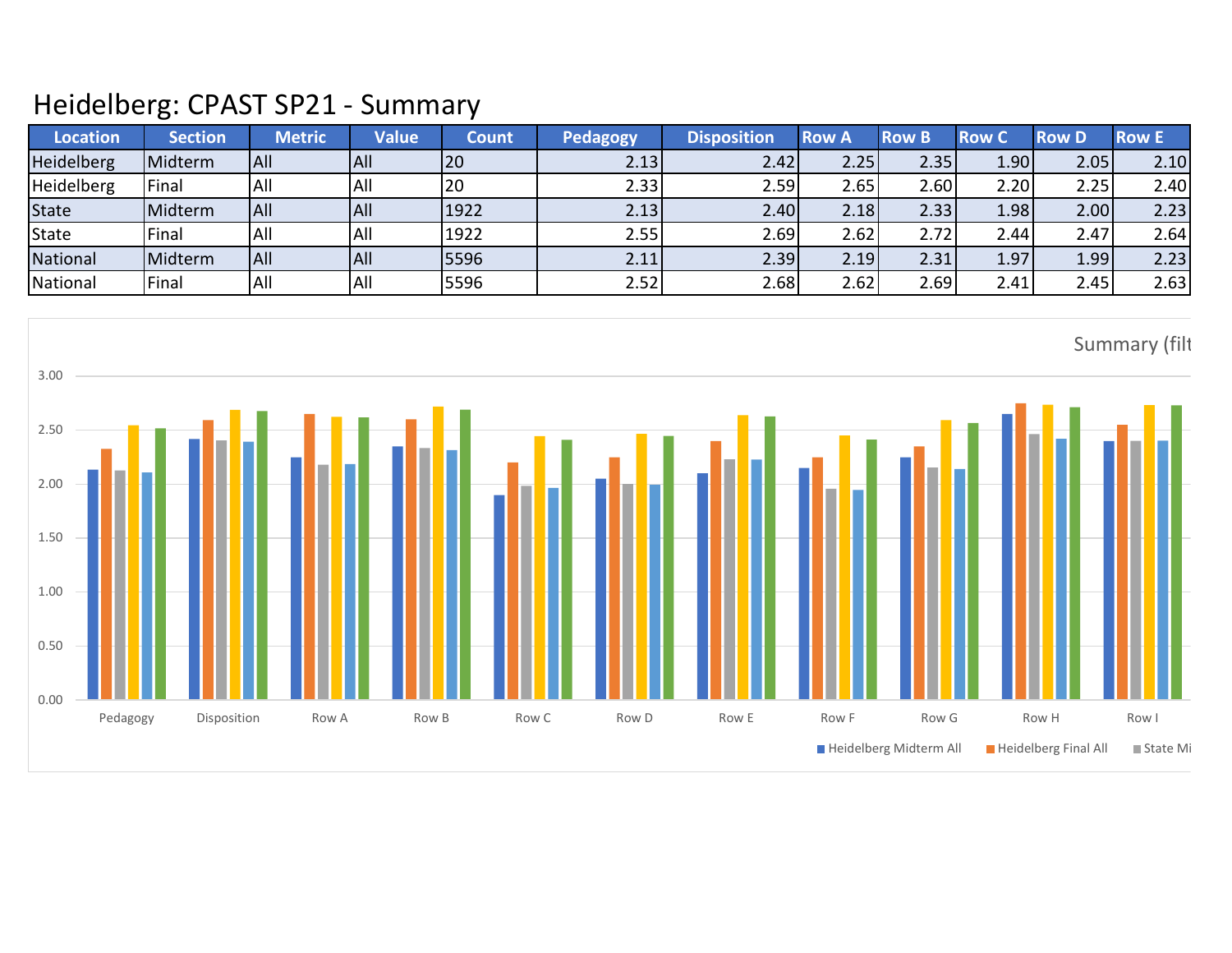| <b>Row F</b> | <b>Row G</b> | <b>Row H</b> | <b>Row</b> | <b>Row</b> | <b>Row K</b> | <b>Row</b> L | <b>Row M</b> | <b>Row N</b> | <b>Row O</b> | <b>Row P</b> | <b>Row Q</b> | <b>Row R</b> | 'Row S | <b>Row T</b> |
|--------------|--------------|--------------|------------|------------|--------------|--------------|--------------|--------------|--------------|--------------|--------------|--------------|--------|--------------|
| 2.15         | 2.25         | 2.65         | 2.40       | 2.05       | 2.15         | 1.95         | 1.50         | 1.95         | 1.85         | 2.80         | 2.55         | 2.50         | 2.60   | 2.25         |
| 2.25         | 2.35         | 2.75         | 2.55       | 2.10       | 2.45         | 2.10         | 1.60         | 2.35         | 1.90         | 2.95         | 2.75         | 2.70         | 2.80   | 2.40         |
| 1.96         | 2.15         | 2.46         | 2.40       | 1.88       | 2.19         | 1.98         | 1.88         | 2.17         | 1.84         | 2.73         | 2.57         | 2.56         | 2.55   | 2.17         |
| 2.45         | 2.59         | 2.74         | 2.73       | 2.34       | 2.61         | 2.43         | 2.31         | 2.56         | 2.33         | 2.86         | 2.79         | 2.81         | 2.80   | 2.52         |
| 1.95         | 2.14         | 2.42         | 2.40       | 1.88       | 2.14         | 1.96         | 1.81         | 2.20         | 1.90         | 2.70         | 2.51         | 2.53         | 2.52   | 2.17         |
| 2.41         | 2.57         | 2.71         | 2.73       | 2.32       | 2.56         | 2.39         | 2.25         | 2.56         | 2.36         | 2.83         | 2.75         | 2.78         | 2.78   | 2.53         |

## ter using row 2 above)